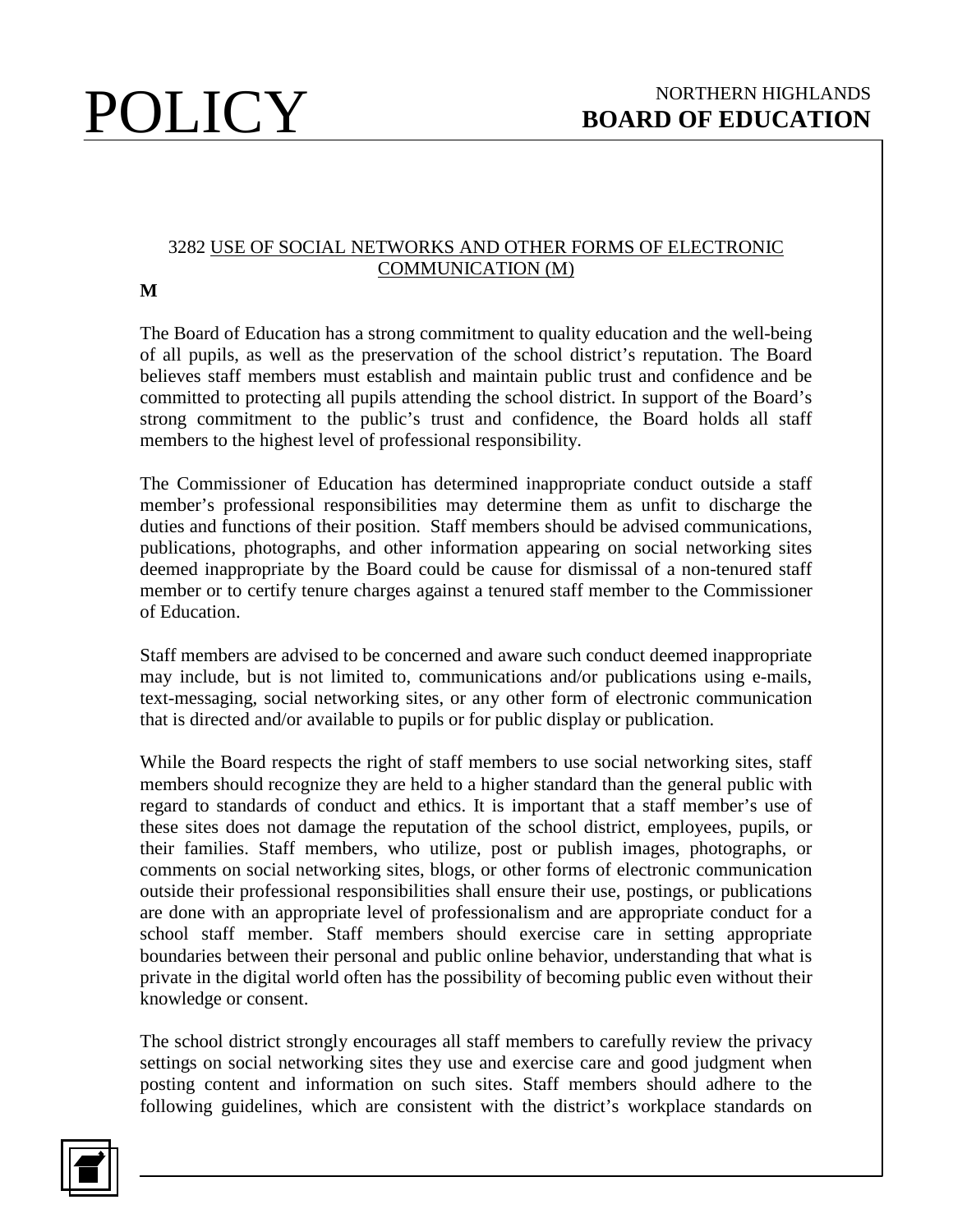harassment, pupil relationships, conduct, professional communication, and confidentiality.

When using personal social networking sites, school staff members:

- 1. Should not make statements that would violate any of the district's policies, including its policies concerning discrimination or harassment;
- 2. Must uphold the district's value of respect for the individual and avoid making defamatory statements about the school district, employees, pupils, or their families;
- 3. May not disclose any confidential information about the school district or confidential information obtained during the course of his/her employment, about any individual(s) or organization, including pupils and/or their families;
- 4. Shall not use social networking sites to post any materials of a sexually graphic nature;
- 5. Shall not use social networking sites to post any materials, which promote violence;
- 6. Shall not use social networking sites, which would be detrimental to the mission and function of the district;
- 7. Are prohibited from using their school district title as well as adding references to the district in any correspondence including, but not limited to, e-mails, postings, blogs, and social networking sites without the permission of the superintendent or designee unless the communication is of an official nature and is serving the mission of the district. This prohibition also includes signature lines and personal e-mail accounts;
- 8. Shall not post updates to their status on any social networking sites during normal working hours including posting of statements or comments on the social networking sites of others during school time unless it involves a school project. Employees must seek approval from the Superintendent of Schools, principal or supervisor for such use; and
- 9. Shall not post or publish any information the Commissioner of Education would deem to be inappropriate conduct by a school staff member.

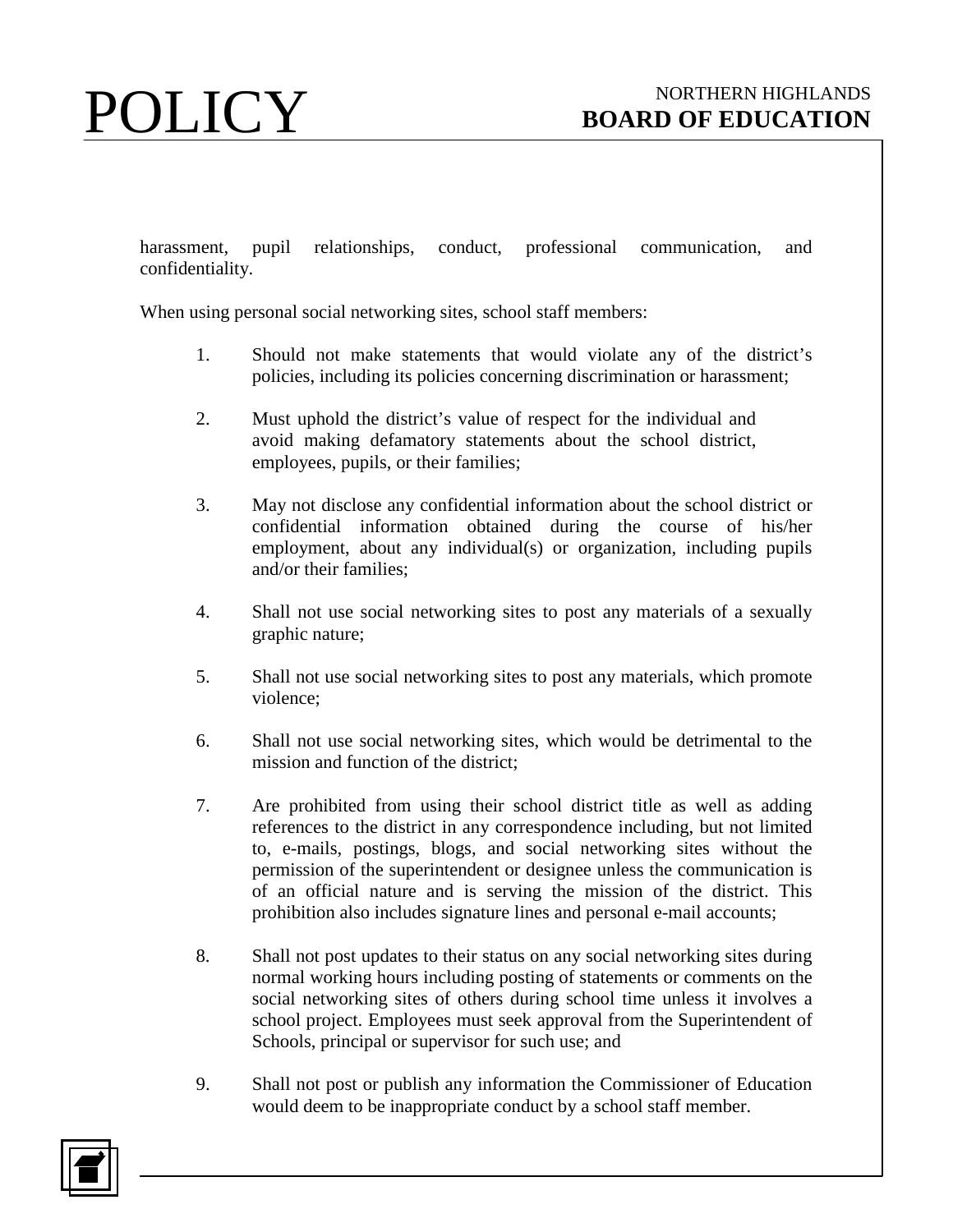The Policy of this district is to maintain a level of professionalism, both during and after the school day. Any publication through any means of electronic communication, which is potentially adverse to the operation, morale, or efficiency of the district, will be a violation of this Policy. If the Board or Superintendent believes that a staff member's activity or posting of pictures on any social networking site violates the district's policies, the Board or Superintendent may request that the employee cease such activity. Depending on the severity of the incident, the staff member may be subject to disciplinary action.

This Policy has been developed and adopted by this Board to provide guidance and direction to staff members on how to avoid actual and/or the appearance of inappropriate conduct toward pupils and/or the community, while using social networking sites.

The Superintendent and the School Principal will annually remind staff members and orient new staff members concerning the importance of maintaining proper decorum in the on-line digital world including social networks such as, but not limited to: Facebook, Instagram, Twitter, blogs, etc. Employees must conduct themselves in a way that does not distract from or disrupt the educational process. Employee must be reminded to use good judgment and use caution in their personal use of social networking sites regarding the information and pictures they post on social networking sites. The orientation and reminders will give special emphasis to:

- A. Improper fraternization with students using social networking websites on the internet:
	- 1. Teachers may not list currently enrolled high school students as "friends" on networking sites;
	- 2. All e-mail with students must be through the district' s computer and/or servers;
	- 3. Teachers must use discretion when sharing their private phone numbers; this information should be used and shared for legitimate school business only; and
	- 4. Inappropriate contact via e-mail or phone is prohibited.
- B. Inappropriateness of posting items with sexual content;
- C. Inappropriateness of posting pictures of students;

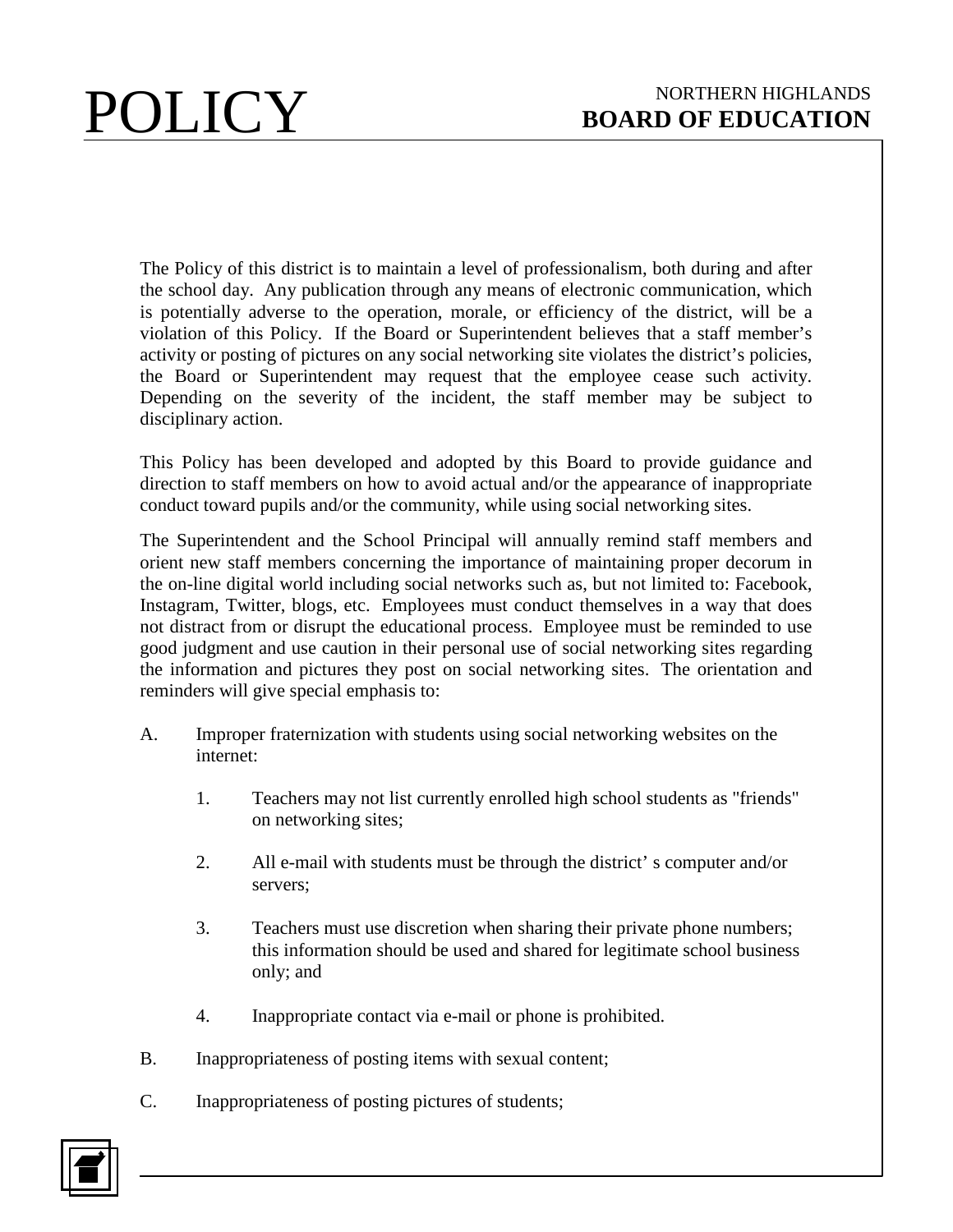- D. Inappropriateness of posting items exhibiting or advocating use of drugs and alcohol;
- E. Examples of inappropriate behavior to be avoided such as ,but not limited to: sharing passwords, sending offensive or obscene language/pictures, using harassing language, violating copyright laws, etc.;
- F. Penalties for improper use of district computers, technology and social networking websites;
- G. Penalties for failure to exercise good judgment in on-line conduct.

Telephone Contact with Students

School district personnel shall limit cell phone interaction with students to emergencies or contact that pertains to legitimate school business.

Legitimate school business includes, but is not limited to:

- 1. Answering academic inquiries regarding homework, other classroom work or assignments;
- 2. Scheduling appointments for school related conferences and/or extra help;
- 3. Clarifying classroom expectations and/or assignments;
- 4. Notifications related to classroom, club or sports schedules, events, trips, assignments and deadlines.
- 5. Inquiries as to a student's well-being following an accident/illness/family tragedy or personal traumatic experience.

Phone contact with students shall be as brief and direct as possible. When brief contact is not sufficient and/or feasible to resolve the matter; teachers shall schedule face to face conferences during regular classroom and extra-help periods to confer with the student. Contact should not exceed three replies.

Text Messages

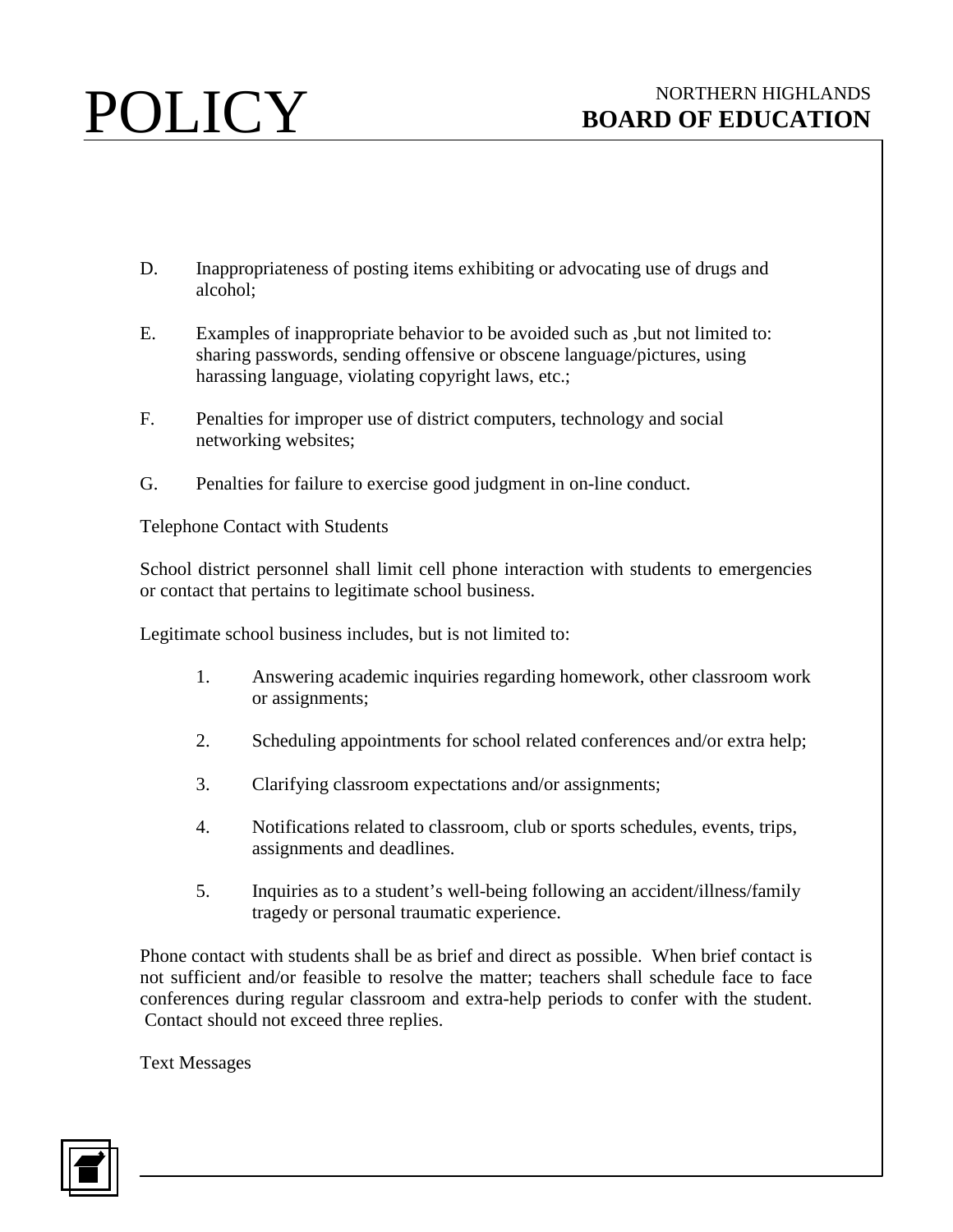Staff members, coaches or volunteers shall use discretion when sending a text message to any student individually. We encourage all text messages to be sent to the entire class, team, club or organization. Contact should not exceed three replies. Staff shall not send messages that contain material that may be defined by a reasonable person as profane or obscene; that are racist, sexist or promote illicit, illegal or unethical activity; or messages that:

- 1. Violate the district's affirmative action policy;
- 2. Are personal in nature and not related to the business of the district;
- 3. Can be interpreted as provocative, flirtatious or sexual in nature; and
- 4. Contain personal and confidential information to persons not authorized to receive that information.

Computer Communication

School district personnel shall adhere to the following guidelines when sending or receiving messages via internal or external e-mail:

- A. Personnel shall not reveal passwords to others. If a staff member believes that a password has been lost or stolen, or that e-mail has been accessed by someone without authorization, he/she should contact his/her supervisor immediately, email windows should not be left open on the screen when the computer is unattended;
- B. Staff shall not send messages that contain material that may be defined by a reasonable person as obscene; that are racist, sexist or promote illegal or unethical activity; or messages that:
	- 1. Violate the district's affirmative action policy;
	- 2. Contain personal and confidential information to persons not authorized to receive that information.
- C. Personnel shall become familiar with the district's policies and regulation on staff and student access to networked information resources before initiating e-mail use;

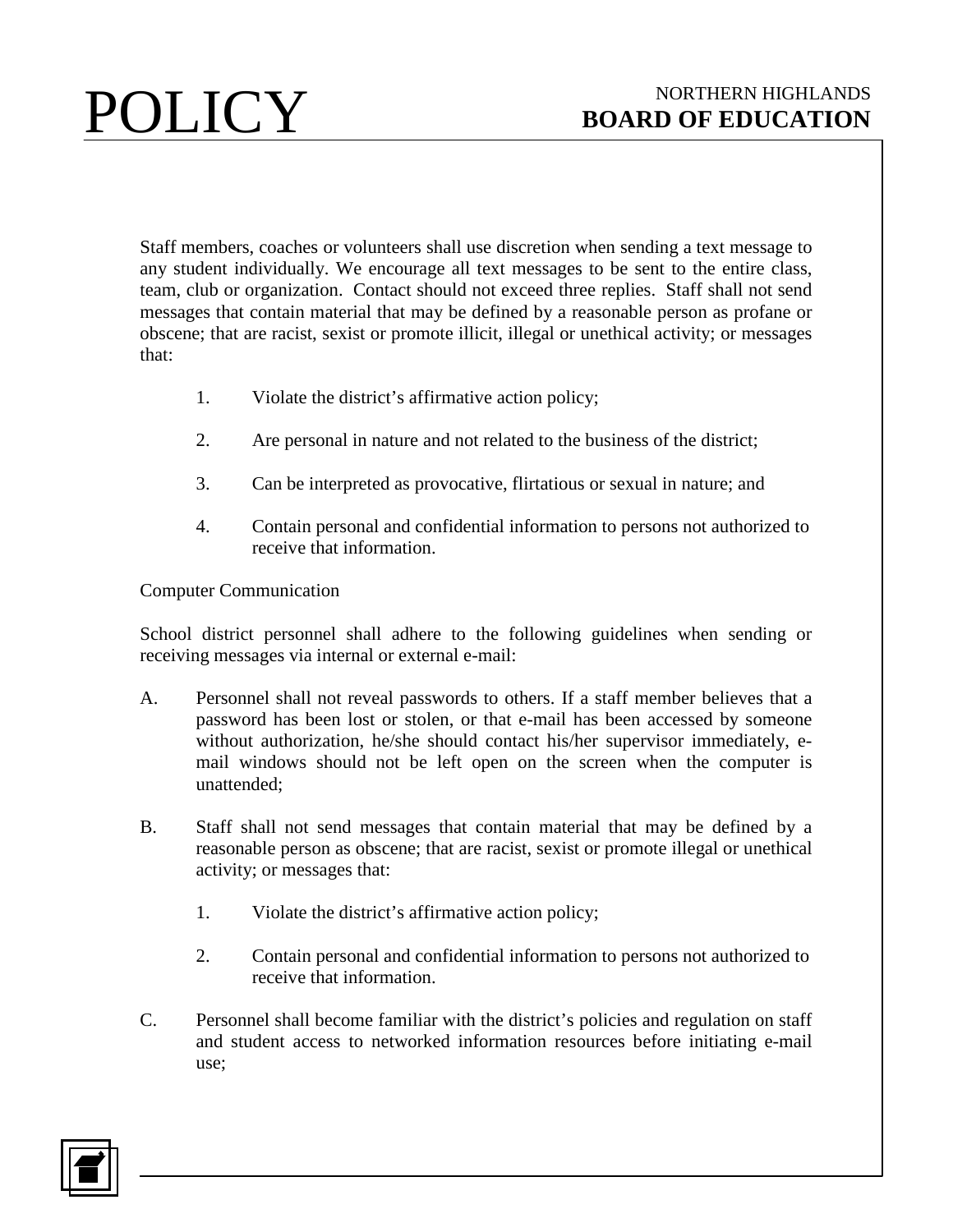

D. Employees learning of any misuse of the e-mail systems shall notify the superintendent, their supervisor or the principal immediately.

Implementation

A copy of this Policy shall be made readily available to all staff members.

The Superintendent or designees will periodically conduct internet searches to see if teachers or staff members have posted inappropriate materials on-line and/or when informed that teachers or staff members may have posted inappropriate materials on-line.

When inappropriate use of computers and websites is discovered, the Superintendent or designee will download the offensive material, investigate and determine how best to proceed. Penalties include, but are not limited to: a written reprimand, suspension, salary increment withholdings, tenure charges and/or dismissal.

Misuse of the internet or other electronic communications during school hours and/or with school equipment may be reported to law enforcement authorities.

Legal References:

N.J.S.A.18A:6-10 Dismissal and reduction in compensation of persons under tenure in public school system N.J.S.A.18A:25-6 Suspension N.J.S.A.18A:29-14 Salary increment withholding N.J.S.A. 18A:28-5 Tenure N.J.S.A.18A:11-1 General mandatory powers and duties N.J.S.A.18A:27-4 Power of boards of education to make rules governing employment of teacher, etc. employment there under N.J.S.A. 18A:54-20 Powers of board (county vocational schools) Hicks v. Pemberton Board of Ed., 1975 S.L.D.332 West Orange Board of Ed. v. Lieb 1985 SLD 933 Board of Ed. of the Boro of Madison v. Grundfest, 3/29/2000, rv'd. by the State Board Quiroliv. Linwood Board of Ed., 1974 S.L.D. 1035 Carlstadt Teachers Assn. v. Carlstadt Board of Ed., App. Div., unreported decision Docket No. A-1469-80-T4, decided March 26, 1982,1982S.L.D. 1448

Adopted: 14 June 2010 Revised: 20 August 2012